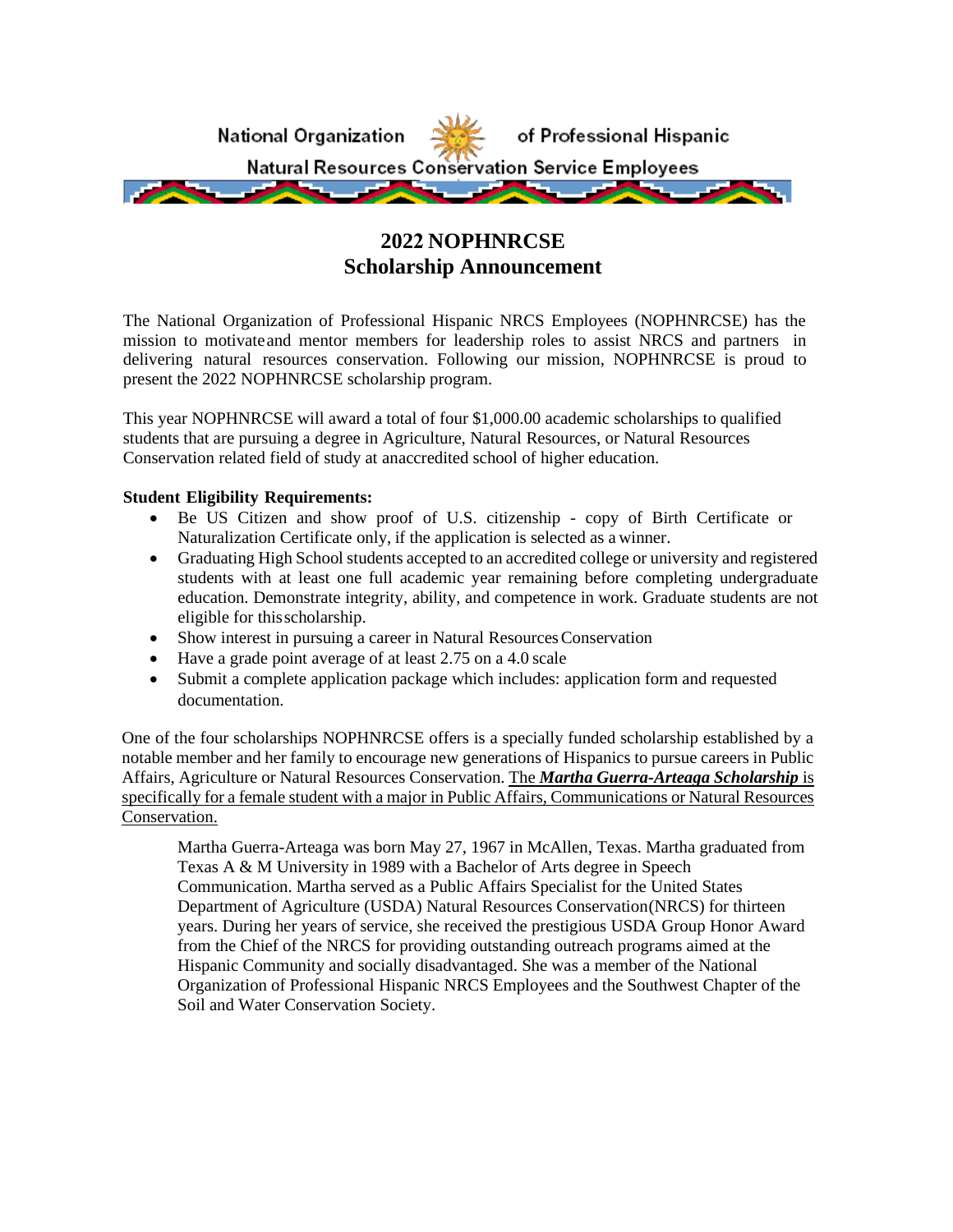One of the four scholarships NOPHNRCSE offers is a specially funded scholarship established by a notable member and his family to encourage new generations of Hispanics to pursue careers in Agriculture or Natural Resources Conservation. The *Milton Cortés Colón Scholarship* consideration will be given to qualified students that are pursuing a degree in Soil Science, Agriculture, Natural Resources, or Natural Resources Conservation-related field of study at an accredited school of higher education.

Milton Cortés Colón began his professional career as an Extension Agent with the Puerto Rico Agricultural Extension Service in Toa Alta, Puerto Rico (1981-1990). In 1990, he took his first Federal assignment with the USDA-Natural Resources Conservation Service (NRCS). Milton's exceptional efforts earned him an award in 1997 for his outstanding support to the "St. John Island Global Climate Changes Project". Also, in January of 2002 he was recognized for his outstanding contributions to the success of the "USDA Hurricane Mitch/Georges Reconstructions Project in Central America and the Caribbean." Among the many accomplishments throughout his 40 years of public service, Mr. Cortés collaborated to complete the publication "Soil Survey of San Germán Area of Puerto Rico." He assisted in the translation of two editions of the NRCS worldwide-used soil taxonomy. He was also instrumental in the translation (English/Spanish) of the document "From the Surface Down (Desde la Superficie Hacia Abajo)," a keystone agency-wide publication.

Beyond Milton's expertise in soils and outstanding knowledge and abilities in using technology in natural resources conservation, he was always prepared and willing to help others, especially new employees. His desire to offer guidance and mentorship to many young Hispanic employees left an everlasting impact on a generation of professionals who continue to lead by his guiding principles, work ethic, and professionalism. Among many other contributions, Milton was a National Organization of Professional Hispanic NRCS Employees (NOPHNRCSE) founding member and served on numerous committees.

The following is the scholarship application form and guidelines for completing and submitting the application. Due date for consideration is **Wednesday, August 29th, 2022.**

For additional information, please contact:

Jesus Lopez Vargas Scholarship Vice-Chair 5015 Stone Road [Laramie, WY 82070](mailto:Scholarships@nophnrcse.org) (307) 223-3272 Scholarships@nophnrcse.org Mailing Address: Teddy Moreno Santos NRCS- DistrictConservationist 235 Cedardale Drive SE Owatonna MN, 55060

Or

Teddy Moreno Santos [Scholarship Chair](mailto:Scholarships@nophnrcse.org)  (507)-774-3211 Scholarships@nophnrcse.org **Web Site: [http://www.nophnrcse.or](mailto:Scholarships@nophnrcse.org)g**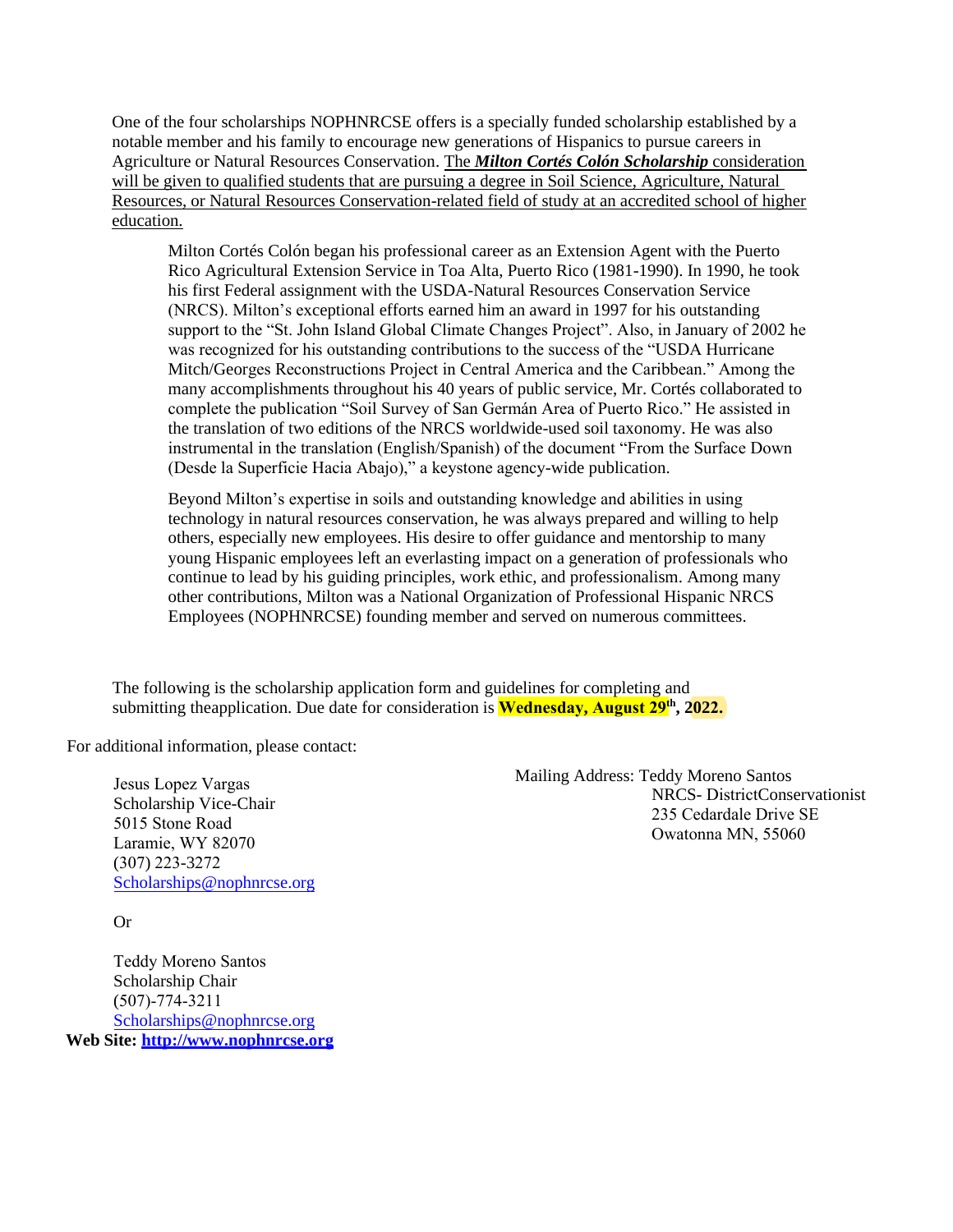## **NATIONAL ORGANIZATION OF PROFESSIONAL HISPANIC NATURAL RESOURCES CONSERVATION SERVICE EMPLOYEES**

## **2022 NOPHNRCSE Scholarship Application**

The National Organization of Professional Hispanic Natural Resources Conservation Service Employees (NOPHNRCSE) provides scholarships to deserving Hispanic students that wish to pursue or are pursuing a bachelor's degree in a Natural Resources or a Natural Resources Conservation-related field of study at an accredited four-year institution.

To Apply ONLINE: download the application form at:<https://nophnrcse.org/nophnrcse-scholarships/> [Please, complete, s](http://www.nophnrcse.org/index.php/scholarships/62-scholarshipsmain)ign, scan and submit the digital application with all required documents to the following email address: [scholarships@nophnrcse.org. Fo](mailto:scholarships@nophnrcse.org)r questions, request to mail the application, or additional information, please contact:

### **Jesus Vargas by Phone at or Email:** Sc[holarships@nophnrcse.org](mailto:Scholarships@nophnrcse.org)

## Completed application package must be postmarked by **Wednesday, August 29th, 2022.**

**Please note: It is the responsibility of the student to ensure a complete application is submitted. Incomplete or late applications will not be evaluated.** 

| Choose one:     Male     Female                                                                                                                                                                                                                               |
|---------------------------------------------------------------------------------------------------------------------------------------------------------------------------------------------------------------------------------------------------------------|
| Name:<br><u> 1989 - Johann Stoff, amerikansk politiker (d. 1989)</u>                                                                                                                                                                                          |
| <b>Permanent Address:</b>                                                                                                                                                                                                                                     |
| City, State, and Zip:<br><u> 1989 - Johann Stoff, deutscher Stoffen und der Stoffen und der Stoffen und der Stoffen und der Stoffen und der Stoffen und der Stoffen und der Stoffen und der Stoffen und der Stoffen und der Stoffen und der Stoffen und d</u> |
|                                                                                                                                                                                                                                                               |
| Telephone: Birth Date (Mo/Day/Yr):                                                                                                                                                                                                                            |
|                                                                                                                                                                                                                                                               |
|                                                                                                                                                                                                                                                               |
| Name and address of High School or College you are currently attending:                                                                                                                                                                                       |
| <u> 1989 - Johann Stoff, deutscher Stoffen und der Stoffen und der Stoffen und der Stoffen und der Stoffen und de</u>                                                                                                                                         |
|                                                                                                                                                                                                                                                               |
|                                                                                                                                                                                                                                                               |
|                                                                                                                                                                                                                                                               |
|                                                                                                                                                                                                                                                               |
| Scholarship applying for: NOPHNRCSE Martha Guerra-Arteaga Milton Cortés-Colón                                                                                                                                                                                 |
|                                                                                                                                                                                                                                                               |
| Have you won a NOPHNRCSE or Martha Guerra-Arteaga or Milton Cortés-Colón Scholarships?                                                                                                                                                                        |
| $\sqrt{\text{Yes, what year?}}$<br>N <sub>0</sub>                                                                                                                                                                                                             |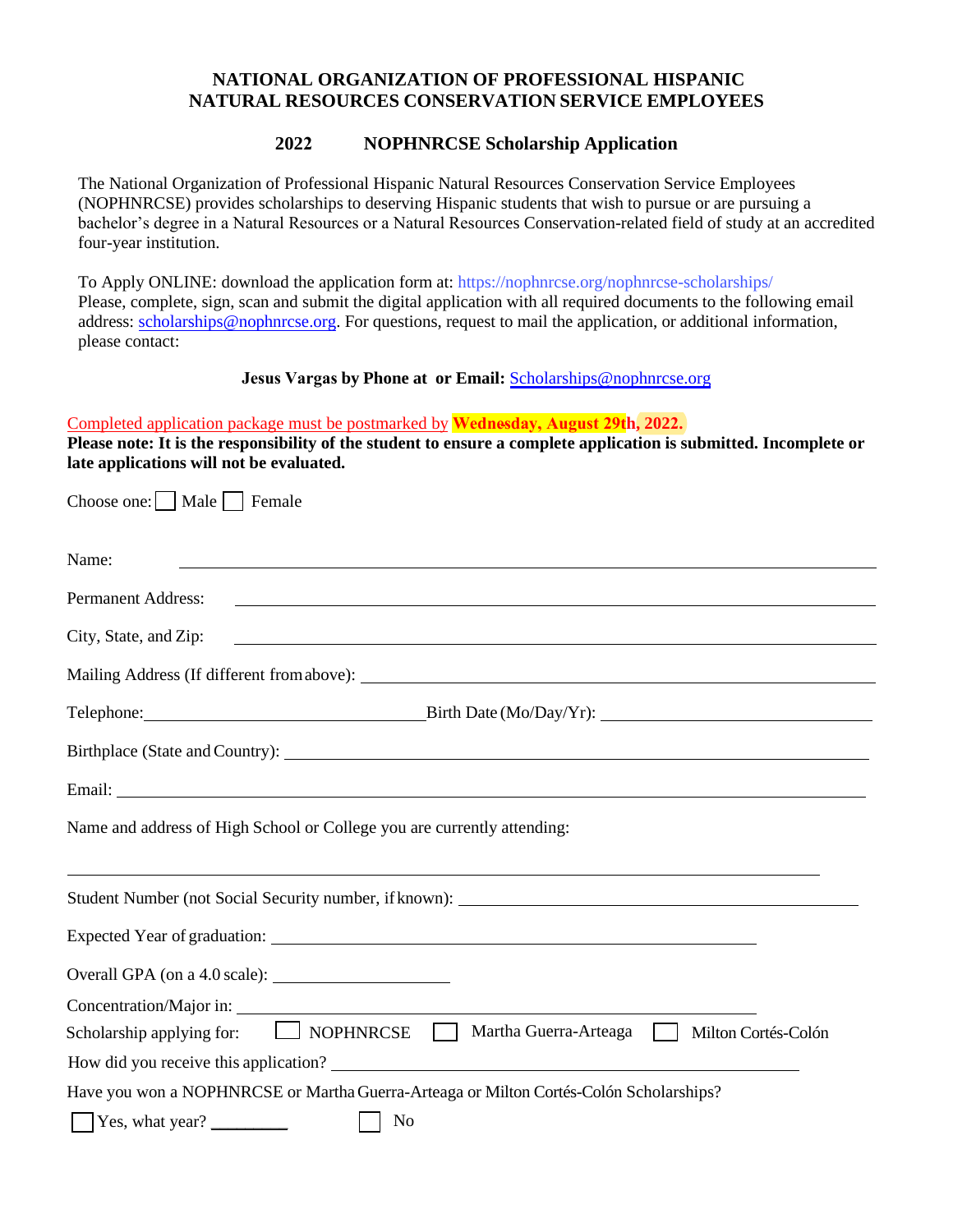#### **Name:**

The following items must be submitted along with this signed application form. Failure to submit a complete 2022 NOPHNRCSE Scholarship Application package will result in you forfeiting any opportunity to be selected for a 2022NOPHNRCSE Scholarship.

## **The following items constitute a complete 2022 NOPHNRCSE Scholarship Application package:**

- 1. Submit this completed application with your signature.
- 2. Submit a personal statement of 350 to 500 words in length (double-spaced) in English. Please include information such as personal background, name of school(s) you plan to attend or are attending, personal and career goals, extracurricular activities and your special interest in pursuing a conservation career in natural resources such as; soil science, agronomy, soil conservation, range science or engineering. You may also include other information that you feel is important (remember not to exceed 500words);
- 3. Submit a copy of an official or certified high school or college transcript; non-official digital documents will not be accepted.
- 4. Submit two letters of recommendation in English from a High School teacher(s)/counselor(s), College professor(s) employer or supervisor.
- 5. Graduating high school applicants, submit a copy of a letter of acceptance from the college you plan to attend.

## **\*\* Note: Receipt of a NOPHNRCSE Scholarship does not constitute a guarantee of future employment with the USDA - Natural Resources Conservation Service or any other federal agency.**

## **Certification:**

I certify that all the information provided is complete and accurate to the best of my knowledge. Providing false information may result in the recall of any scholarship granted or in the forfeiture of any scholarship awarded.

I am aware that any scholarship awarded by NOPHNRCSE will be disbursed through my University Financial Aid Office. If I am selected to receive a NOPHNRCSE Scholarship, I will utilize the NOPHNRCSE award toward expenses related to my college attendance. I also understand I can receive this award only one time.

I understand that proof of college enrollment will be required if selected and that I must notify my University Financial Aid Office and NOPHNRCSE of any changes to my enrollment status. I further understand that changes to my enrollment status may result in the cancellation of any award provided. I hereby acknowledge that it is my responsibility to keep my institution's Financial Aid Office and NOPHNRCSE informed of all address changes.

I acknowledge that it is my responsibility to submit a complete application package to NOPHNRCSE in compliance with the posted deadline. Incomplete or late application materials will disqualify my scholarship application package and I will not be considered for any award. All application materials become the property of NOPHNRCSE. I hereby give NOPHNRCSE permission to share this information for recruitment, public relations, or possible employment.

I hereby certify that I have read the application information and guidelines, as well as this Certification, and that I understand and accept all the conditions specified. Failure to sign this Certification will result in my ineligibility for this Scholarship Award.

Signature: **Date: Date: Date: Date: Date: Date: Date: Date: Date: Date: Date: Date: Date: Date: Date: Date: Date: Date: Date: Date: Date: Date: Date: Date: Date: Date: Da**